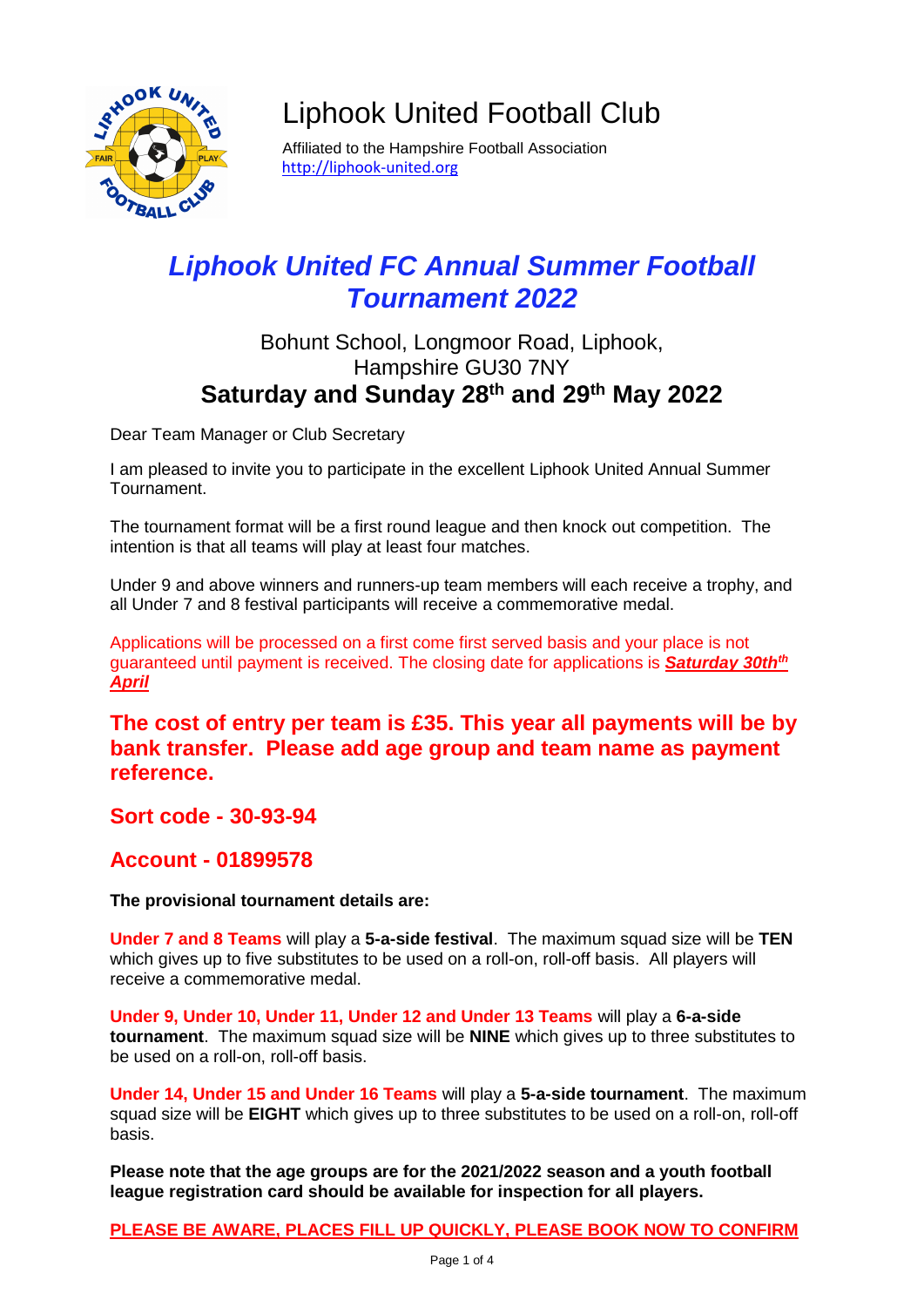- $\triangleright$  Information, advice and a results service will be provided throughout the day
- $\triangleright$  The tournament will be registered with the Hampshire FA and refereed by qualified officials
- $\triangleright$  The St John Ambulance / Red Cross will be in attendance for all of the matches
- $\triangleright$  Toilets and baby changing facilities will be provided
- $\triangleright$  Freshly prepared hot and cold food will be available throughout the day
- $\triangleright$  Hot and cold drinks will be available, at reasonable prices, throughout the day
- $\triangleright$  Trophies / medals will be presented shortly after each age group competition / festival
- $\triangleright$  A parking fee of £3 will be charged and this includes a comprehensive tournament programme.

#### **Provisional schedule:**

| <b>Saturday</b> | <b>Sunday</b> |
|-----------------|---------------|
| U7              | U8            |
| U9              | U10           |
| U11             | U12           |
| U13             | U14           |
| U15             | U16           |

#### **Mr Jules Upton**. [tournament@liphook-united.org](mailto:tournament%22liphook-united.org)

#### **A pack containing the team tournament information will be despatched as early as possible after the deadline for entries.**

The tournament entry forms are below but if you require any further information, please do not hesitate to contact the tournament coordinator.

Thank you for your support.

We look forward to seeing you in the summer!

Best wishes

Jules Upton **Tournament Coordinator**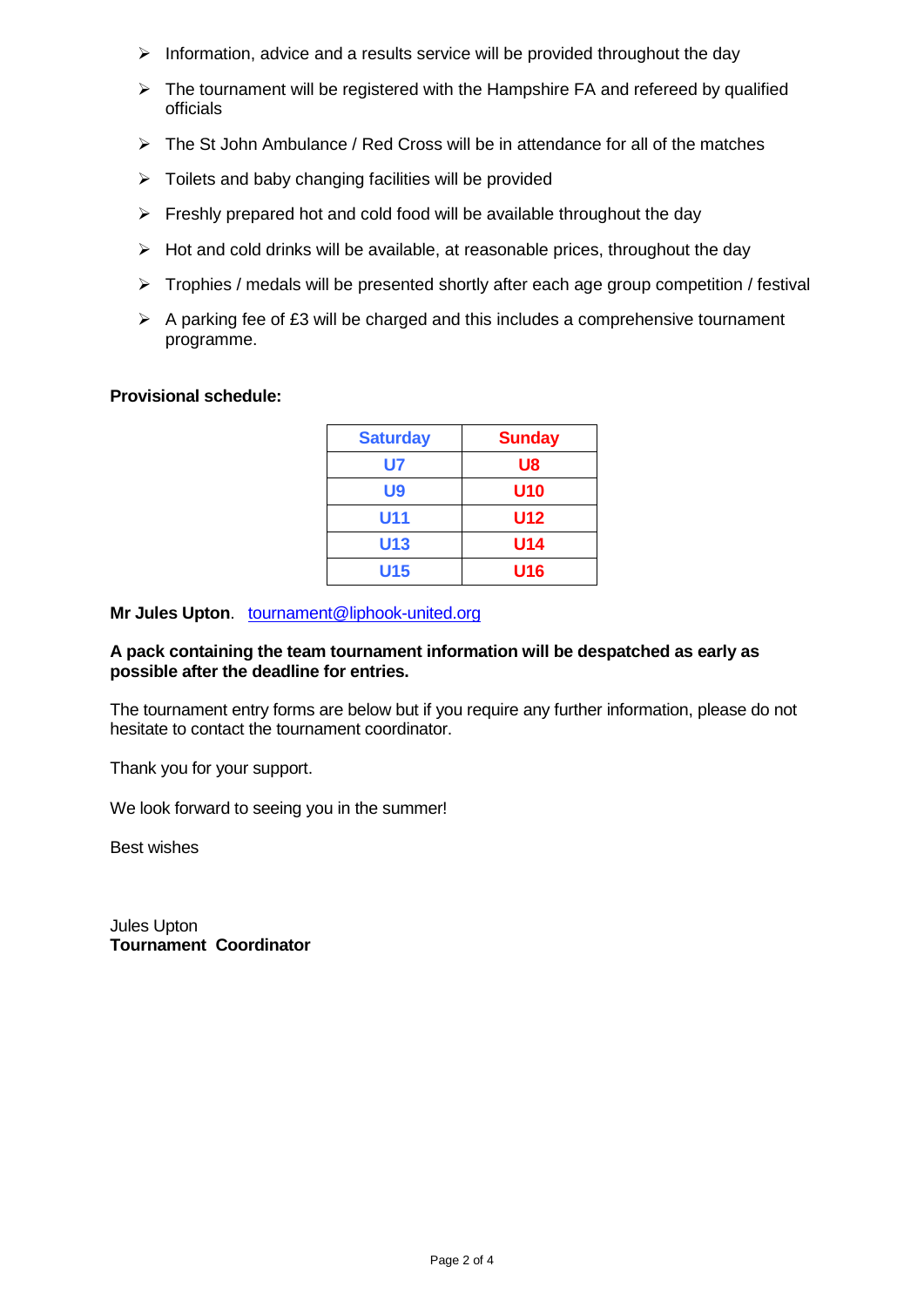

# Liphook United Football Club

Affiliated to the Hampshire Football Association [http://liphook-united.org](http://liphook-united.org/)

### **Tournament Entry Forms 2022**

### **Club Details:**

| <b>Club Name</b>                 |  |
|----------------------------------|--|
| Colours                          |  |
| Club Secretary's Name            |  |
| <b>Club Secretary's Address</b>  |  |
| <b>County Affiliation Number</b> |  |

#### **Contact Details:**

| <b>Contact Name</b>        |  |
|----------------------------|--|
| Address                    |  |
| Town                       |  |
| County                     |  |
| Postcode                   |  |
| <b>Phone Number</b>        |  |
| <b>Mobile Phone Number</b> |  |
| e-mail Address             |  |

**Please complete and send to [tournament@liphook-united.org](mailto:tournament@liphook-united.org)**